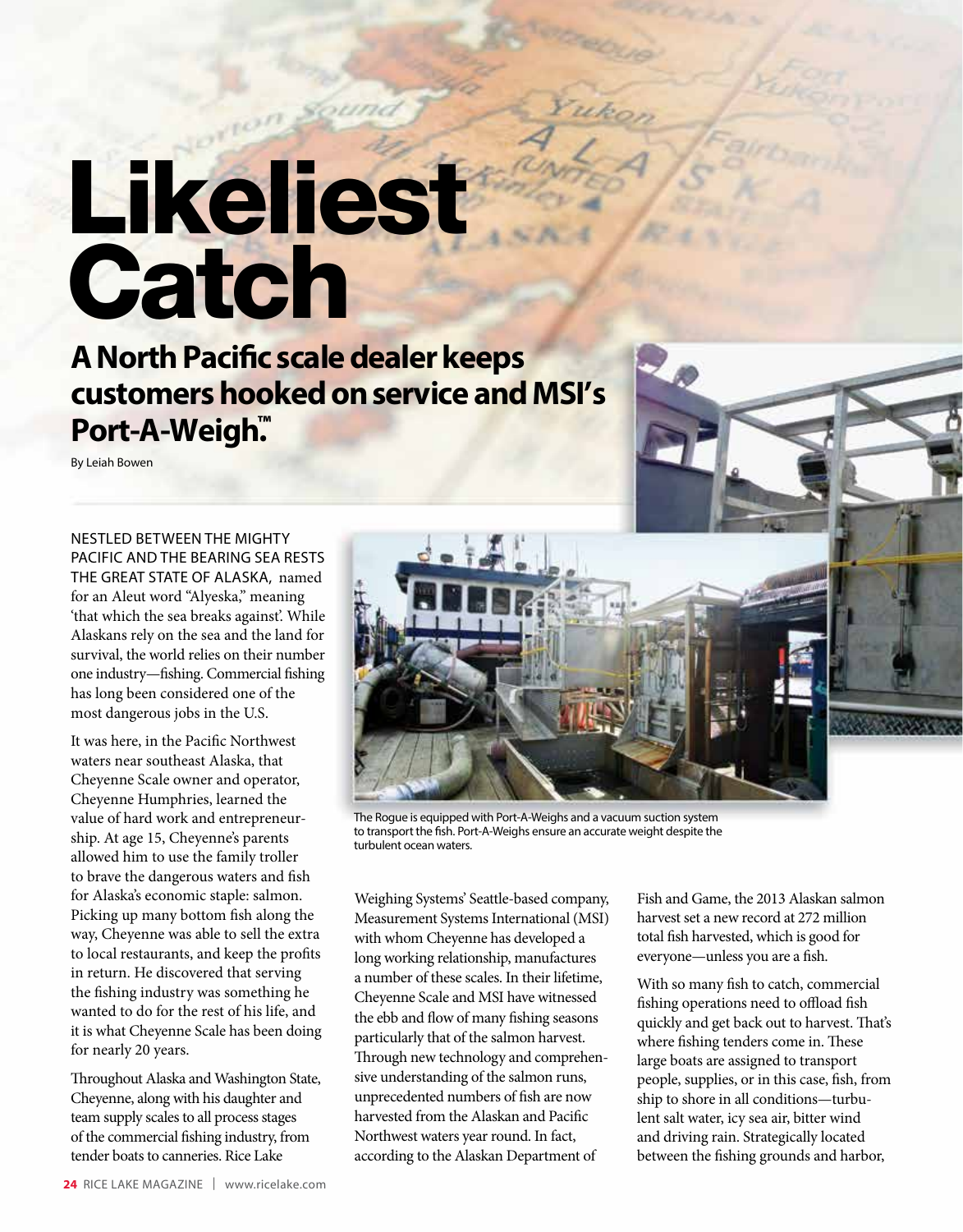"When the tender boats are running, a lot of them don't take the scales down out of the hopper system. So you have the hopper swinging, in the frame, pushing and pulling on the scale the whole time and the scales stand up very well."

Cheyenne Humphries, owner and operator of Cheyenne Scale

tender boats buy the catch from the fishing boats and resupply them with fuel. According to Cheyenne, "These fishing boats pack 15-25,000 pounds and want to turn around as fast as possible. That's the tender boat's purpose—to get the doggone boats back out fishing again." Accurately weighing and documenting the catch to credit the fishing boats requires a scale that can not only thrive in any condition, but quickly provide an accurate weighment and collect specific data such as salmon species. Enter the reputable MSI-4260 Port-A-Weigh and MSI-4300 Port-A-Weigh Plus crane scales.

The tender boats take delivery by lowering a crane with a Port-A-Weigh scale attached to a hook that lifts up the fish, and dumps them into the cargo hold of the tender. The fish are weighed as they are transferred over, and the catch is recorded either manually or by data collection software. Typically, one of the fishing boat deckhands on the tender boat monitors the offload by writing down the weights or receiving a printout. This process is repeated until

*Continued on page 26* 

www.ricelake.com | RICE LAKE MAGAZINE 25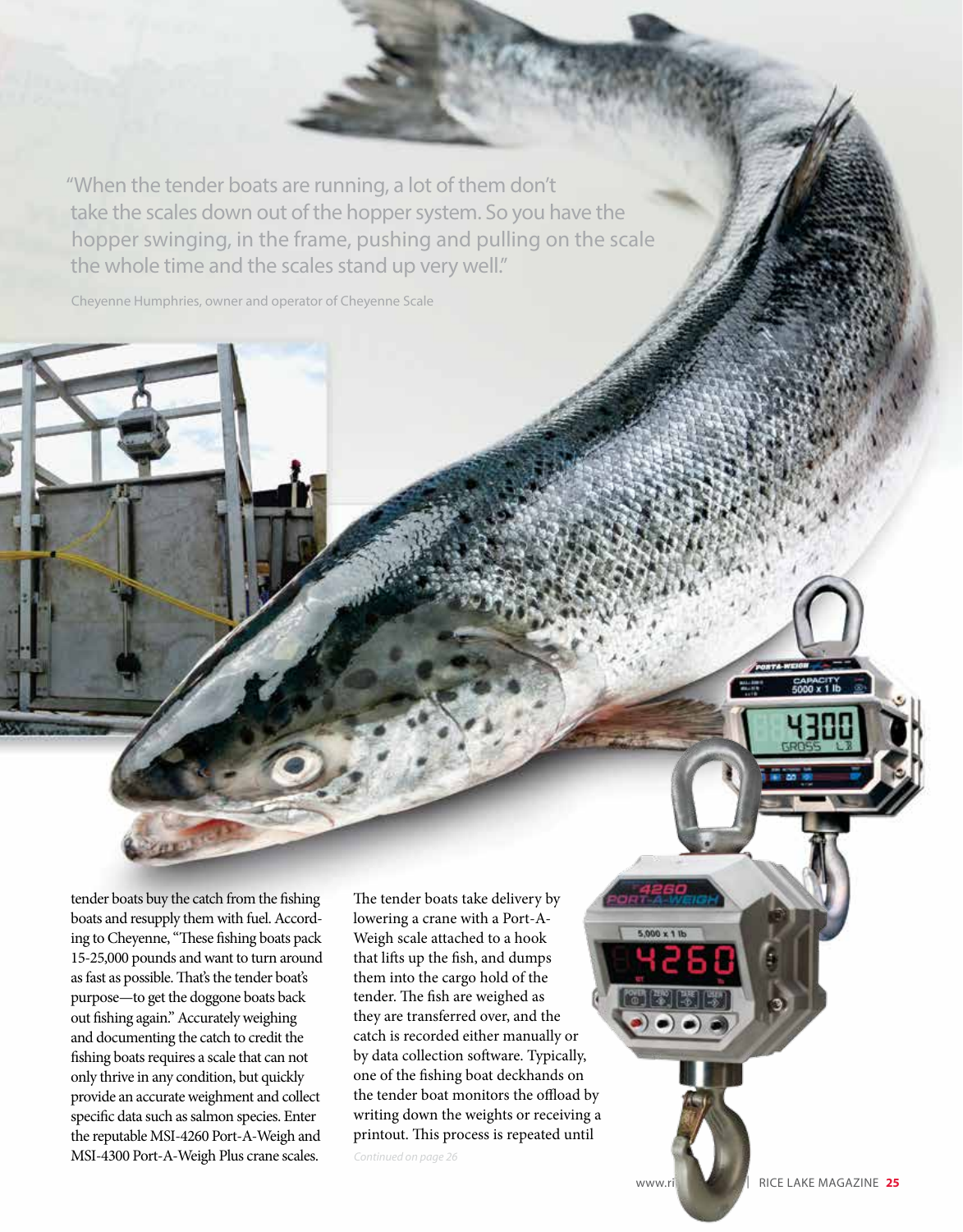

Cheyenne and Shane (owner/operator of the Rogue) are hooked on MSI scales.

*Likeliest Catch continued from page 25*

the fishing boat is empty, taking one to two hours for one boat. Occasionally, the canneries will also have a quality control person onboard the tender to test a certain number of fish for quality and temperature.

The fishermen are paid based on species and volume of salmon, so the salmon species are sorted into different hoppers. Tender boats can have up to three hoppers; the main volume is usually a 3,000-pound hopper, and the sorter hoppers hold anywhere from 500-1,500 pounds. Deckhands are stationed at the sorting table dividing the salmon by species as they go by on a conveyor belt.

When full with 80,000-350,000 pounds of fish, the tender boats quickly return to the fish plants; Cheyenne especially appreciates the Port-A-Weigh's durability at this time in the process. "When the tender boats are running, a lot of them don't take the scales down out of

## **heav·y-dut·y adj.\'he-vē-'dü-tē \** Redefining the second

**1 : tough and durable 2 : serious**

## **MSI-8000HD n.**

**1 :** *Seriously* **tough and durable** When it comes to rugged reliability, MSI's most trusted hand-held remote display arrives ready to do the dirty work in any rough environment—petrochemical, energy, marine, aerospace, and more. Known for its built-in resistance to impact and moisture, the MSI-8000HD is able to communicate, control, and connect to a variety of crane scale devices through some seriously intense elements, ultimately redefining heavy-duty.

## **See the full definition at www.msiscales.com/8000HD.**